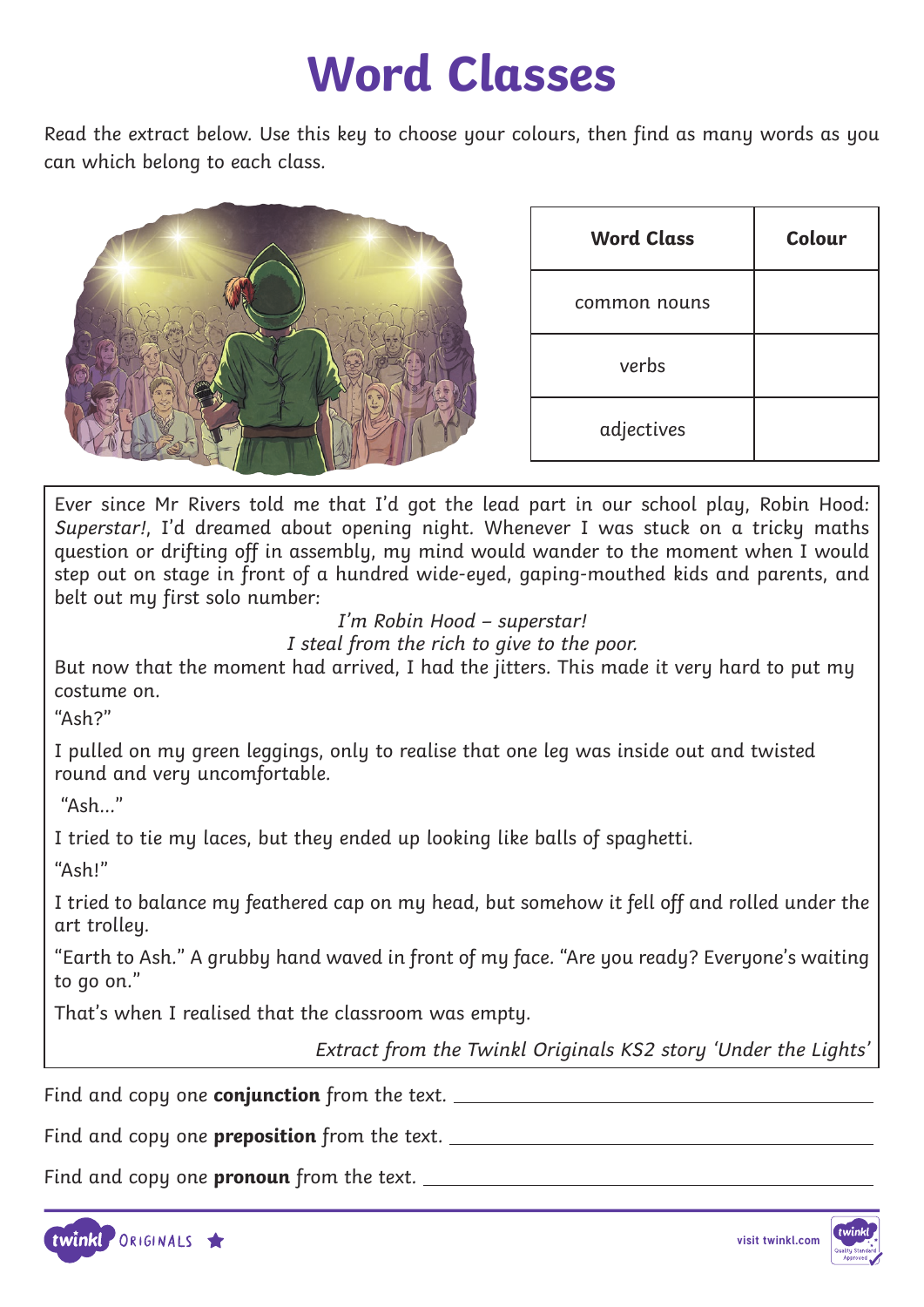## Word Classes **Answers**

Read the extract below. Use this key to choose your colours, then find as many words as you can which belong to each class.

| <b>Word Class</b> | Colour |
|-------------------|--------|
| common nouns      |        |
| verbs             |        |
| adjectives        |        |

| Ever since Mr Rivers told me that I'd got the lead part in our school play, Robin Hood:                                 |
|-------------------------------------------------------------------------------------------------------------------------|
| Superstar!, I'd dreamed about opening night. Whenever I was stuck on a tricky maths                                     |
| question or drifting off in assembly, my mind would wander to the moment when I would                                   |
| step out on stage in front of a hundred wide-eyed, gaping-mouthed kids and parents, and                                 |
| belt out my first solo number:                                                                                          |
| I'm Robin Hood - superstar!                                                                                             |
| I steal from the rich to give to the poor.                                                                              |
| But now that the moment had arrived, I had the jitters. This made it very hard to put my                                |
| costume on.                                                                                                             |
| "Ash?"                                                                                                                  |
| I pulled on my green leggings, only to realise that one leg was inside out and twisted<br>round and very uncomfortable. |
| "Ash"                                                                                                                   |
| I tried to tie my laces, but they ended up looking like balls of spaghetti.                                             |
| "Ash!"                                                                                                                  |
| I tried to balance my feathered cap on my head, but somehow it fell off and rolled under the<br>art trolley.            |
| "Earth to Ash." A grubby hand waved in front of my face. "Are you ready? Everyone's waiting<br>to go on."               |
| That's when I realised that the classroom was empty.                                                                    |

Find and copy one **conjunction** from the text. **Ever/since/whenever/or/when/and/but**

Find and copy one **preposition** from the text. **in/on/in front of/out/round/off/under**

Find and copy one **pronoun** from the text. **me/I/our/my/this/it/they/you/everyone/that**

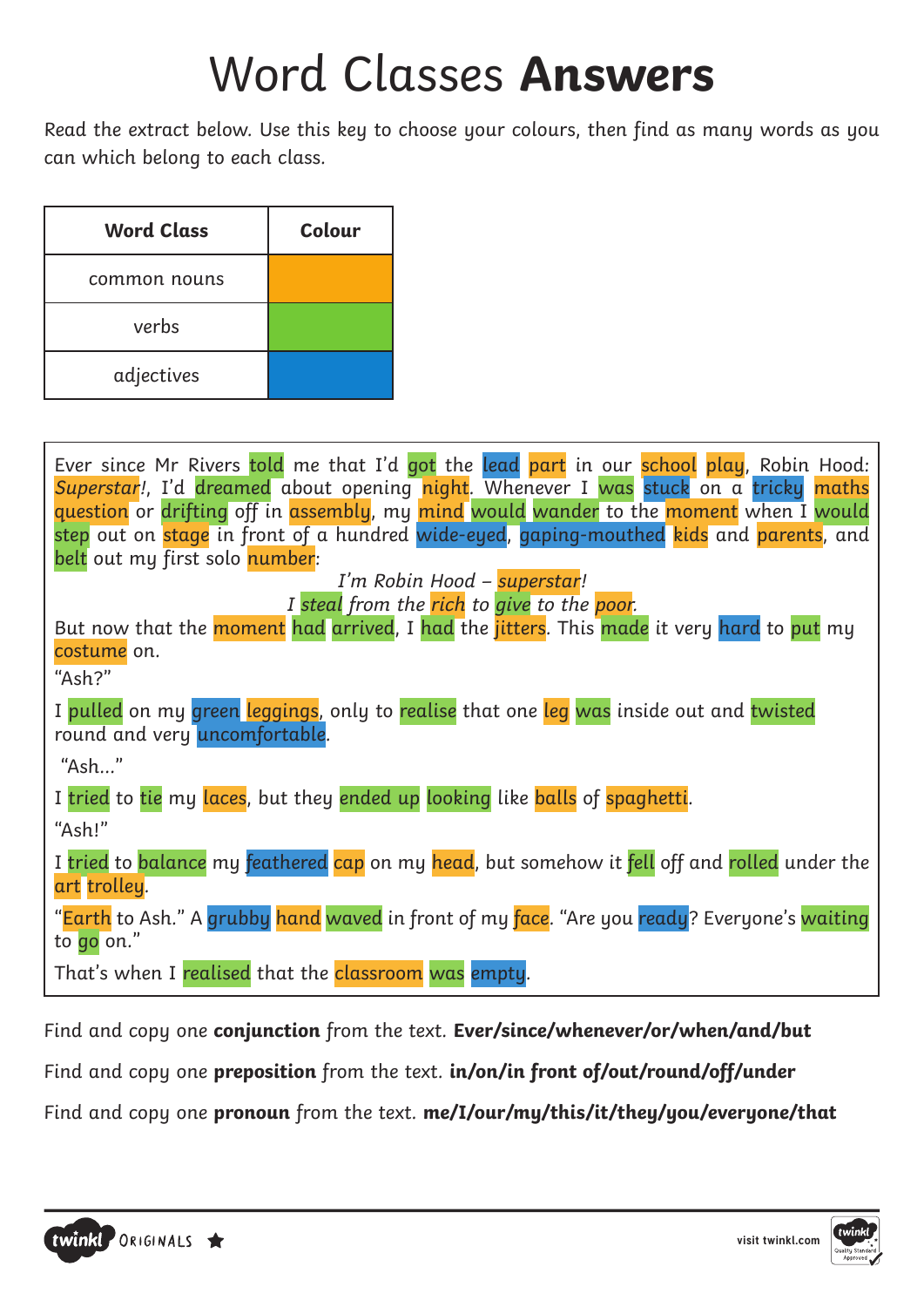#### **Word Classes**

Read the extract below.

Use this key to choose your colours, then find as many words as you can which belong to each class.

| <b>Word Class</b> | Colour |
|-------------------|--------|
| common nouns      |        |
| verbs             |        |
| adjectives        |        |
| adverbs           |        |
| proper nouns      |        |
| prepositions      |        |

Ever since Mr Rivers told me that I'd got the lead part in our school play, Robin Hood: Superstar!, I'd dreamed about opening night. Whenever I was stuck on a tricky maths question or drifting off in assembly, my mind would wander to the moment when I would step out on stage in front of a hundred wide-eyed, gaping-mouthed kids and parents, and belt out my first solo number:

> <sup>I</sup>'m Robin Hood – superstar! I steal from the rich to give to the poor.

But now that the moment had arrived, I had the jitters. This made it very hard to put my costume on.

 $"Ash?"$ 

I pulled on my green leggings, only to realise that one leg was inside out and twisted round and very uncomfortable.

 $"Ash"$ 

I tried to tie my laces, but they ended up looking like balls of spaghetti.

"Ash!"

I tried to balance my feathered cap on my head, but somehow it fell off and rolled under the art trolley.

"Earth to Ash." A grubby hand waved in front of my face. "Are you ready? Everyone's waiting to go on."

That's when I realised that the classroom was empty.

Extract from the Twinkl Originals KS2 story 'Under the Lights'

Find and copy one **conjunction** from the text.

Find and copy one **pronoun** from the text.

Can you write a sentence with the word 'tie' as:

**…a noun?** 

**…a verb?** 



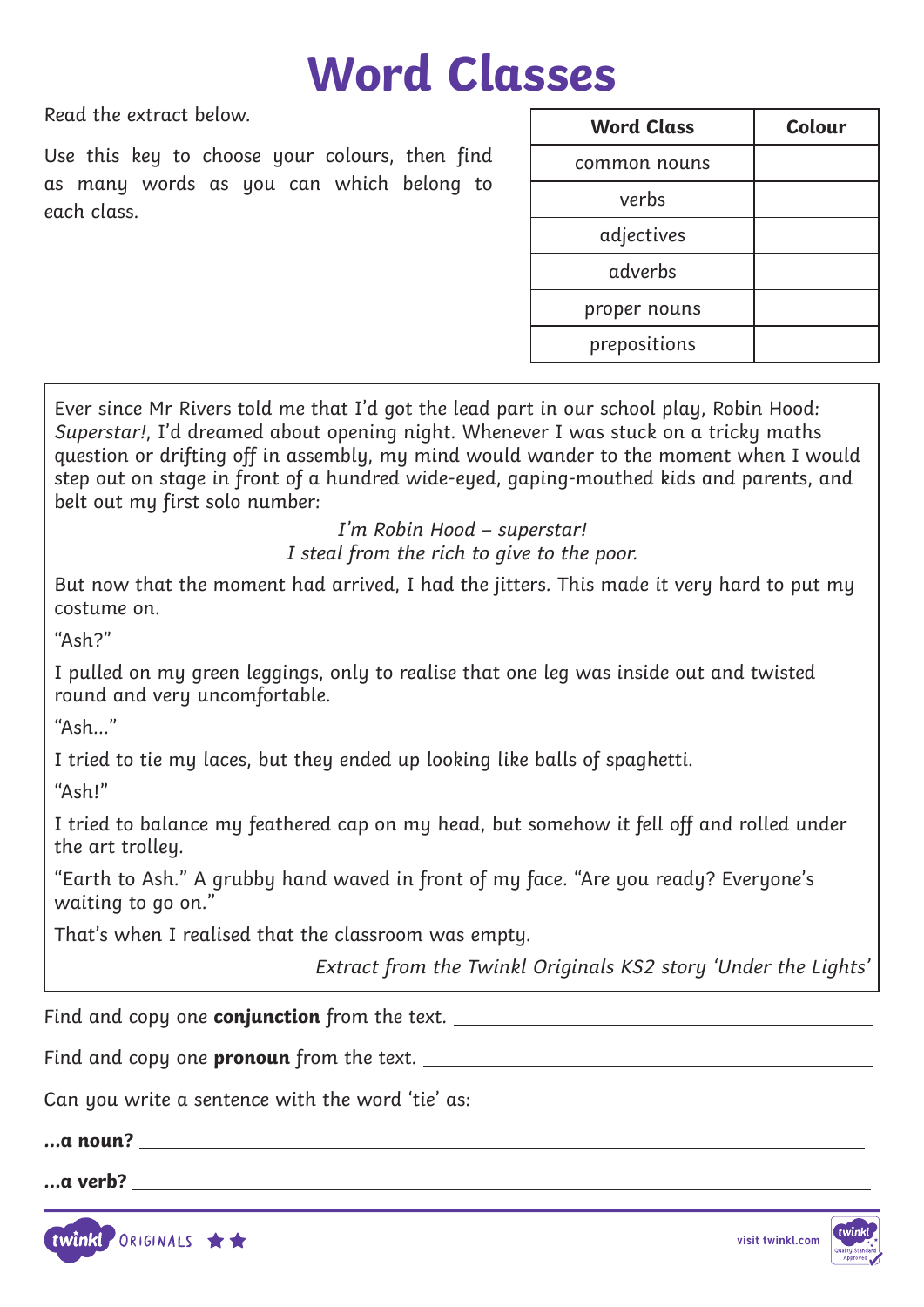## Word Classes **Answers**

Read the extract below.

Use this key to choose your colours, then find as many words as you can which belong to each class.

| <b>Word Class</b> | Colour |
|-------------------|--------|
| common nouns      |        |
| verbs             |        |
| adjectives        |        |
| proper nouns      |        |
| adverbs           |        |
| prepositions      |        |

| Ever since Mr Rivers told me that I'd got the lead part in our school play, Robin Hood:<br>Superstar!, I'd dreamed about opening night. Whenever I was stuck on a tricky maths<br>question or drifting off in assembly, my mind would wander to the moment when I would<br>step out on stage in front of a hundred wide-eyed, gaping-mouthed kids and parents, and<br>belt out my first solo number: |
|------------------------------------------------------------------------------------------------------------------------------------------------------------------------------------------------------------------------------------------------------------------------------------------------------------------------------------------------------------------------------------------------------|
| I'm Robin Hood - superstar!<br>I steal from the rich to give to the poor.                                                                                                                                                                                                                                                                                                                            |
| But now that the moment had arrived, I had the jitters. This made it very hard to put my<br>costume on.                                                                                                                                                                                                                                                                                              |
| "Ash?"                                                                                                                                                                                                                                                                                                                                                                                               |
| I pulled on my green leggings, only to realise that one leg was inside out and twisted<br>round and very uncomfortable.                                                                                                                                                                                                                                                                              |
| "Ash"                                                                                                                                                                                                                                                                                                                                                                                                |
| I tried to tie my laces, but they ended up looking like balls of spaghetti.                                                                                                                                                                                                                                                                                                                          |
| "Ash!"                                                                                                                                                                                                                                                                                                                                                                                               |
| I tried to balance my feathered cap on my head, but somehow it fell off and rolled under<br>the art trolley.                                                                                                                                                                                                                                                                                         |
| "Earth to Ash." A grubby hand waved in front of my face. "Are you ready? Everyone's<br>waiting to go on."                                                                                                                                                                                                                                                                                            |
| That's when I realised that the classroom was empty.                                                                                                                                                                                                                                                                                                                                                 |

Find and copy one **conjunction** from the text. **Ever/since/whenever/or/when/and/but**

Find and copy one **pronoun** from the text. **me/I/our/my/this/it/they/you/everyone/that**

Can you write a sentence with the word 'tie' as:

**…a noun? e.g. I straightened my tie and retrieved my cap from under the trolley.** 

**…a verb? e.g. I managed to tie my laces after the third attempt.**

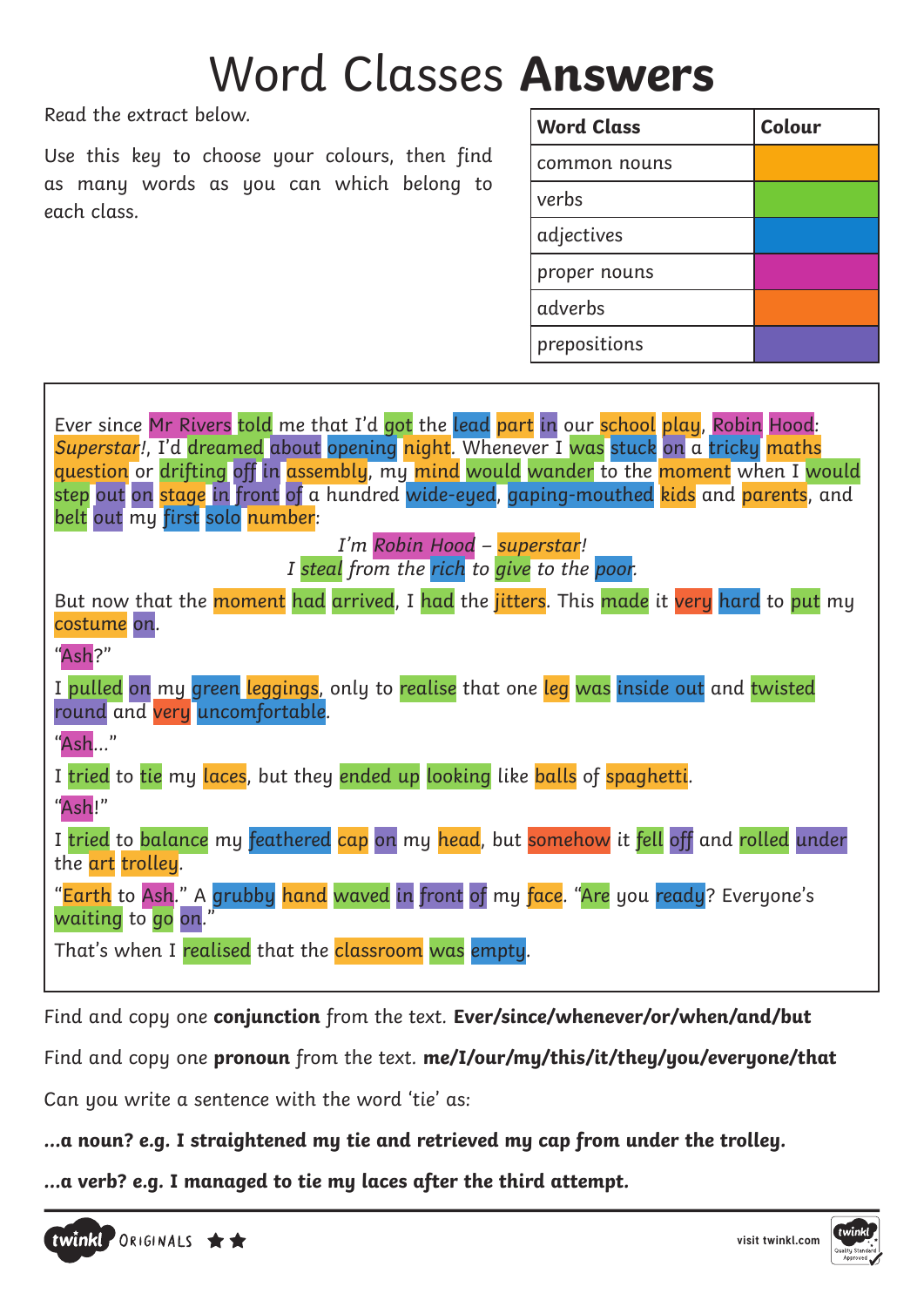### **Word Classes**

Read the extract below. Use this key to choose your colours, then find as many words as you can which belong to each class.

| <b>Word Class</b> | Colour | <b>Word Class</b> | Colour |
|-------------------|--------|-------------------|--------|
| nouns             |        | proper nouns      |        |
| verbs             |        | prepositions      |        |
| adjectives        |        | pronouns          |        |
| adverbs           |        | conjunctions      |        |

Ever since Mr Rivers told me that I'd got the lead part in our school play, Robin Hood: Superstar!, I'd dreamed about opening night. Whenever I was stuck on a tricky maths question or drifting off in assembly, my mind would wander to the moment when I would step out on stage in front of a hundred wide-eyed, gaping-mouthed kids and parents, and belt out my first solo number:

> <sup>I</sup>'m Robin Hood – superstar! I steal from the rich to give to the poor.

But now that the moment had arrived, I had the jitters. This made it very hard to put my costume on.

"Ash?"

I pulled on my green leggings, only to realise that one leg was inside out and twisted round and very uncomfortable.

"Ash…"

I tried to tie my laces, but they ended up looking like balls of spaghetti.

"Ash!"

I tried to balance my feathered cap on my head, but somehow it fell off and rolled under the art trolley.

"Earth to Ash." A grubby hand waved in front of my face. "Are you ready? Everyone's waiting to go on."

That's when I realised that the classroom was empty.

Extract from the Twinkl Originals KS2 story 'Under the Lights'

What word class is left over, after everything else is coloured in?

Can you write a sentence with the word 'dress' as:

#### **…a noun? …a verb?**